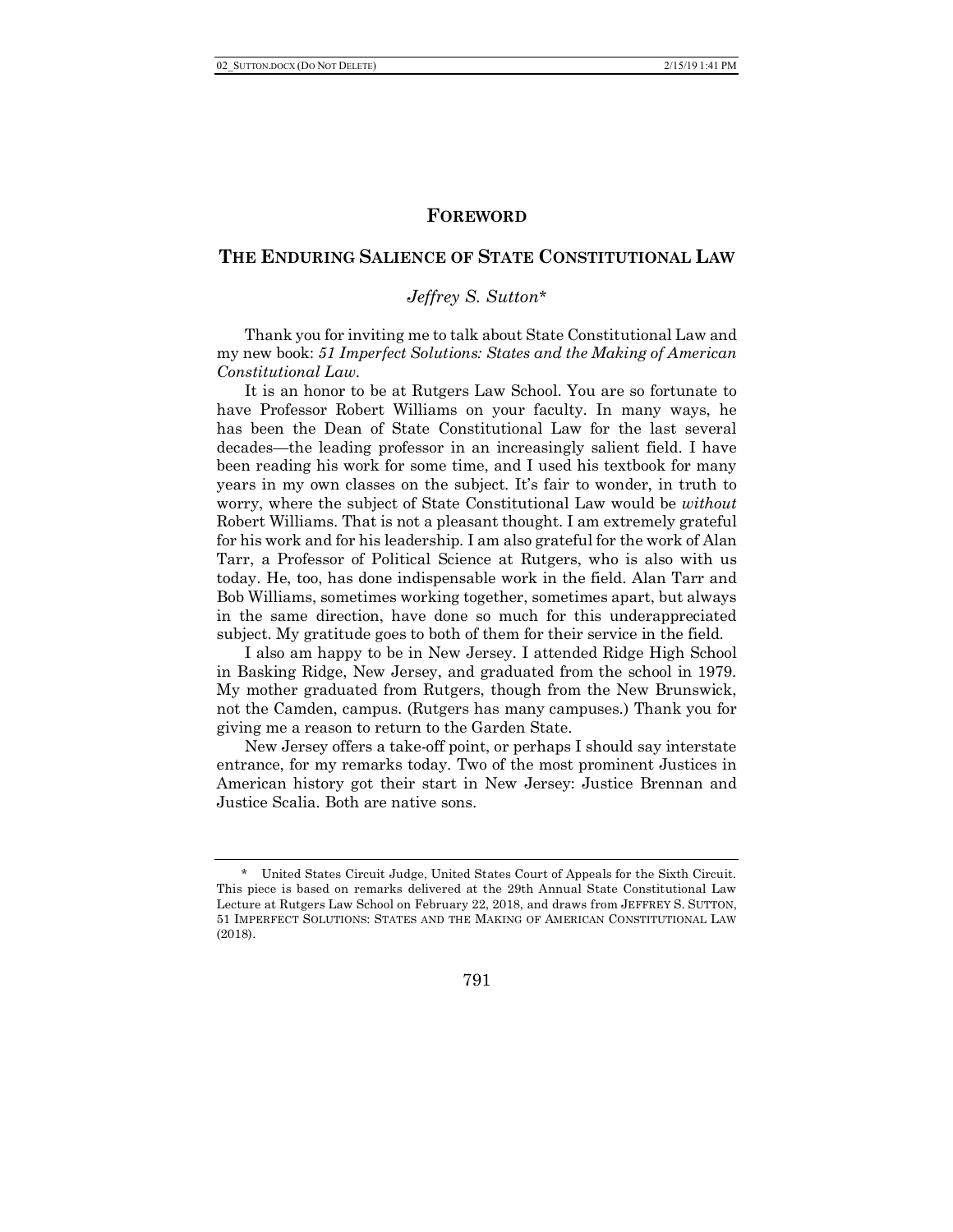Justice Brennan was born in Newark, New Jersey, in 1906. He was raised in the State, practiced here, and became a Justice on the New Jersey Supreme Court for five years. He left the State only after he became an Associate Justice on the United States Supreme Court in 1956. Justice Scalia was born in Trenton, New Jersey, in 1936, and lived there for a few years before his family moved to Queens, New York.

You might wonder why I would start a talk about State Constitutional Law by referring to two Justices of the United States Supreme Court, whose qualifications rarely turn on expertise in *state*  law. It's a fair question. One answer is that one of them, Justice Brennan, served on the New Jersey Supreme Court before he joined the U.S. Supreme Court.

The other answer is that both of them took State Constitutional Law seriously. In his last majority opinion for the U.S. Supreme Court, *Kansas v. Carr*, Justice Scalia had this to say about State Constitutional Law: "The state courts may experiment all they want with their own constitutions, and often do in the wake of this Court's decisions."1 As support for that proposition, he cited an article in the *Virginia Law Review* about the prominent role that the state courts had played in school-funding litigation after the U.S. Supreme Court rejected a Fourteenth Amendment claim to equal school funding among school districts within a State in 1973.2

As for Justice Brennan, he wrote a landmark 1977 article for the *Harvard Law Review*, *State Constitutions and the Protection of Individual Rights*,<sup>3</sup> that is one of the most frequently read (and cited) law review articles of all time. It focuses on reviving State Constitutional Law as an independent source of rights protection, and it too embraces state court interpretive experimentation under state constitutions in the wake of decisions by the U.S. Supreme Court.

In my experience, when Justice Brennan and Justice Scalia agree about something, it deserves our attention. You might even say that you are getting close to an unchallengeable truth.

Let me lay some groundwork with a hypothetical that contains four fanciful facts. The hypothetical takes place at next year's championship game of the NCAA basketball tournament. Fanciful fact number one is that my alma mater, Ohio State, is in the finals. Fanciful fact number two is that your school, Rutgers, is in the finals. Fanciful fact number

<sup>1.</sup> Kansas v. Carr, 136 S. Ct. 633, 641 (2016).

<sup>2.</sup> *See* Jeffrey S. Sutton, San Antonio Independent School District v. Rodriguez *and Its Aftermath*, 94 VA. L. REV. 1963, 1971–77 (2008).

<sup>3.</sup> William J. Brennan, Jr., *State Constitutions and the Protection of Individual Rights*, 90 HARV. L. REV. 489 (1977).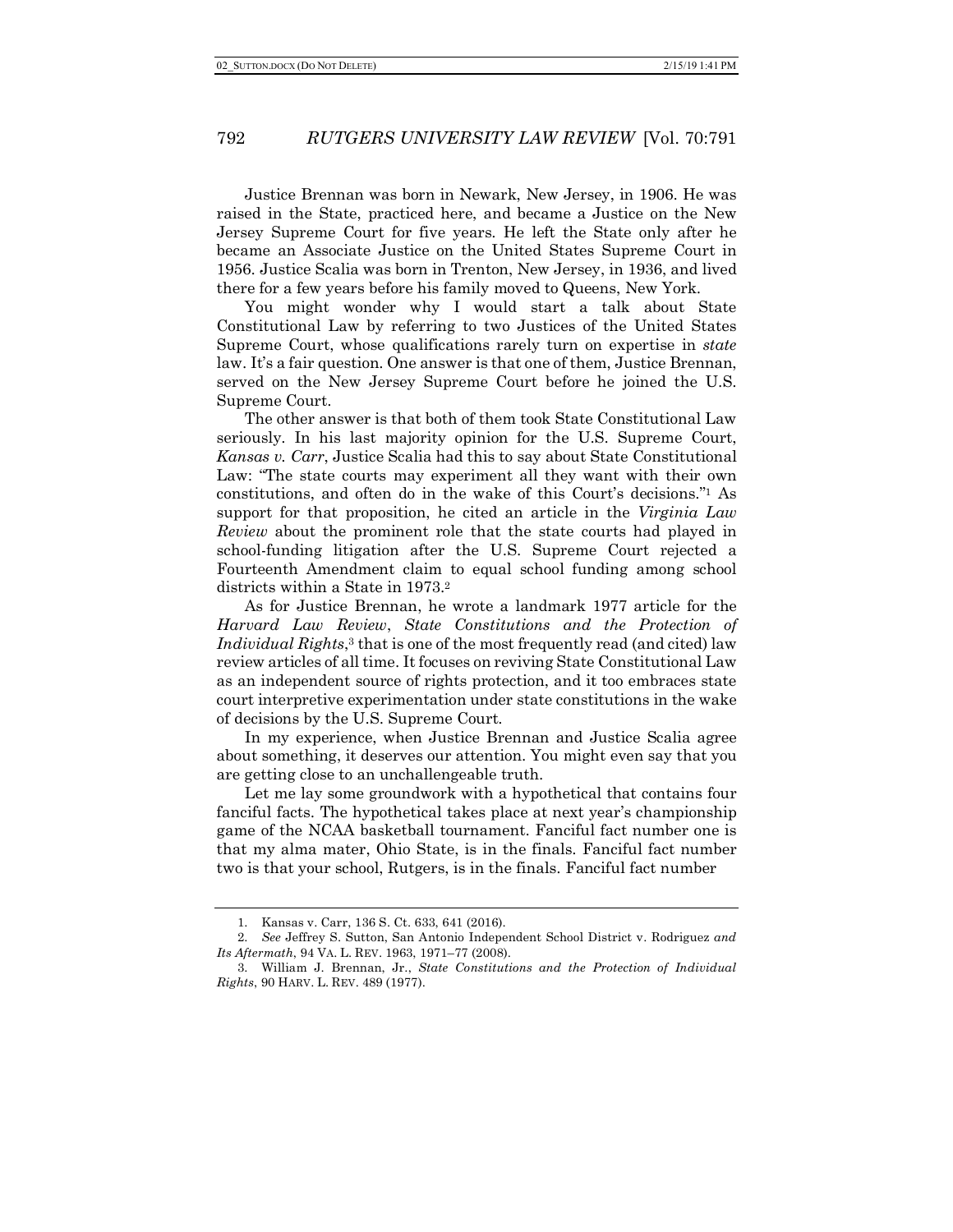three is that the score is tied with a few seconds left on the clock. Fanciful fact number four involves this sequence: Just as the last seconds tick off the clock, Rutgers' star player drives the lane, he is fouled in the act of shooting, and he takes just one of the two shots awarded to him. He misses that one shot, and Rutgers proceeds to lose the game in overtime. Now if you think that hypothetical is implausible, so do I. But that leaves us with plenty of explaining to do when we shift from American basketball to American law.

In American law, when someone challenges the validity of a state or local law, there usually are two chances, not one, to knock out the law. That's because the federal and state constitutions both constrain state and local governments. But American lawyers, for unexplained reasons of their own, frequently prefer to take just one shot to strike the law. The preferred shot is usually under the U.S. Constitution, and if they take the second shot at all they tend to do most of their arguing on federal terms and under federal doctrine.

Nor is this just a question for the bar. It's also a question for the bench. State court judges have a duty to make sure that they honor the second shot and treat it as the independent opportunity it is. That does not always happen.

All of this—the infrequency with which lawyers take the second shot and the infrequency with which state court judges independently assess the second shot—is puzzling on many levels. Start with the origin of our individual rights. They did not appear first in the U.S. Constitution. They appeared first in the initial state constitutions drafted between 1776 and 1787, all before the federal framers authored the U.S. Constitution in the summer of 1787 in Philadelphia. No less a scholar than Gordon Wood attributes the great innovations in constitution writing to the work of the States during that seminal era.4

Another hard-to-understand reality is the lack of attention given to state constitutions in the law schools. My own experiences illustrate the point. As the State Solicitor of Ohio from 1995 to 1998, I first became aware of the significance of State Constitutional Law. I had not studied the topic in law school and could not have studied it there. At the time, most law schools in the country, including mine, did not offer a course on State Constitutional Law. As the State Solicitor, however, I found myself facing State Constitutional Law issues in the Ohio Supreme Court on a regular basis. Some of my most significant cases turned on State Constitutional Law: school funding, vouchers, tort reform, search and seizure, and many more to boot. I lost many of those cases on state

<sup>4.</sup> *See, e.g.*, Gordon S. Wood, *Foreword: State Constitution-Making in the American Revolution*, 24 RUTGERS L.J. 911, 911 (1993).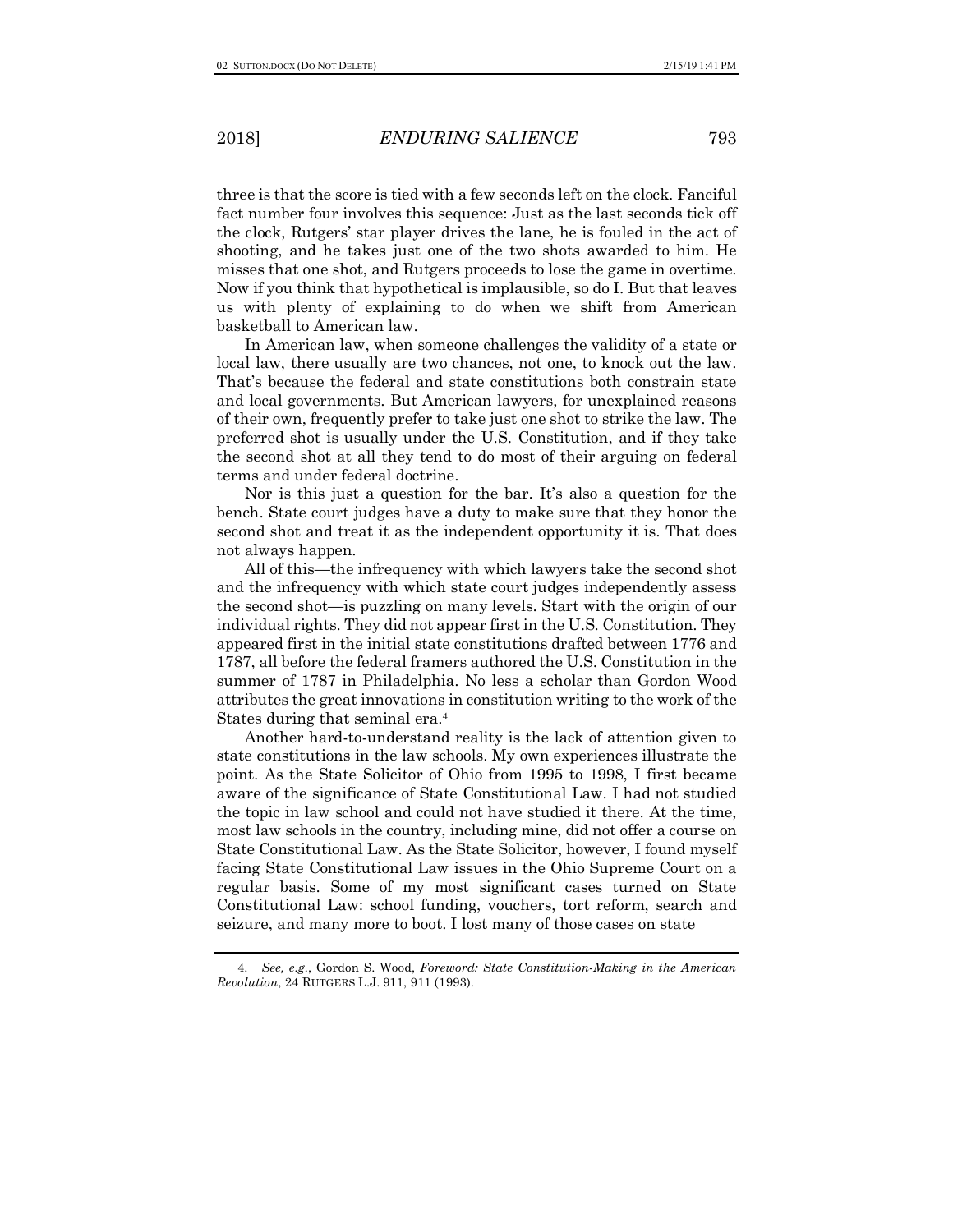grounds. As I tell my State Constitutional Law students at Harvard and Ohio State, I could teach a semester-long course on the subject based solely on cases I lost at the Ohio Supreme Court under the Ohio Constitution.

That humbling experience prompted several reactions over time. One was surprise. Why wasn't the subject taught in law school? And why hadn't I seen more of this in practice? The answers, I came to realize, are connected. In attacking the validity of a state or local law, it's difficult to understand why claimants would prefer one chance (a claim under the federal constitution), as opposed to two chances (claims under the federal and state constitutions), to invalidate a law. As my experience as a litigator in the Ohio Supreme Court confirmed, either opportunity has the potential to provide relief for a party.

Another reaction was curiosity. Why didn't books about constitutional law look at debates about bedrock liberty and property guarantees through the lens of the federal *and* state courts as well as the federal *and* state constitutions? Most constitutional law stories focus on the U.S. Supreme Court and the U.S. Constitution. Those accounts also follow a familiar pattern, often casting this state government or that state official as the villain in the story and the federal courts as the heroes. There is ample support for that narrative, and I did not set out in *51 Imperfect Solutions* to contradict it.

But both considerations did prompt me to think about writing an account from another perspective—one that would highlight the relevance of state constitutions and supplement the prevailing narrative with accounts in which the States, especially the state courts, led the way in responding to new challenges to deprivations of liberty or property. If there is a message in the book, it is that an underappreciation of State Constitutional Law (and state judges) has hurt state and federal law and has undermined the proper balance between state and federal courts in protecting liberty and property.

It's not just that state constitutions offer a second path to fixing a problem on behalf of a client. State constitutions often offer a more promising path. Keep in mind that state courts owe no allegiance to the U.S. Supreme Court in construing similar, even identical, language in their own constitutions. Yes, state courts must respect U.S. Supreme Court precedent in construing the U.S. Constitution. But after that they have no more duty to follow a U.S. Supreme Court decision than they do to follow a decision of a sister state supreme court. As the final judicial arbiter of the meaning of their State's constitution, state supreme court justices may construe these guarantees to mean more *or* less than the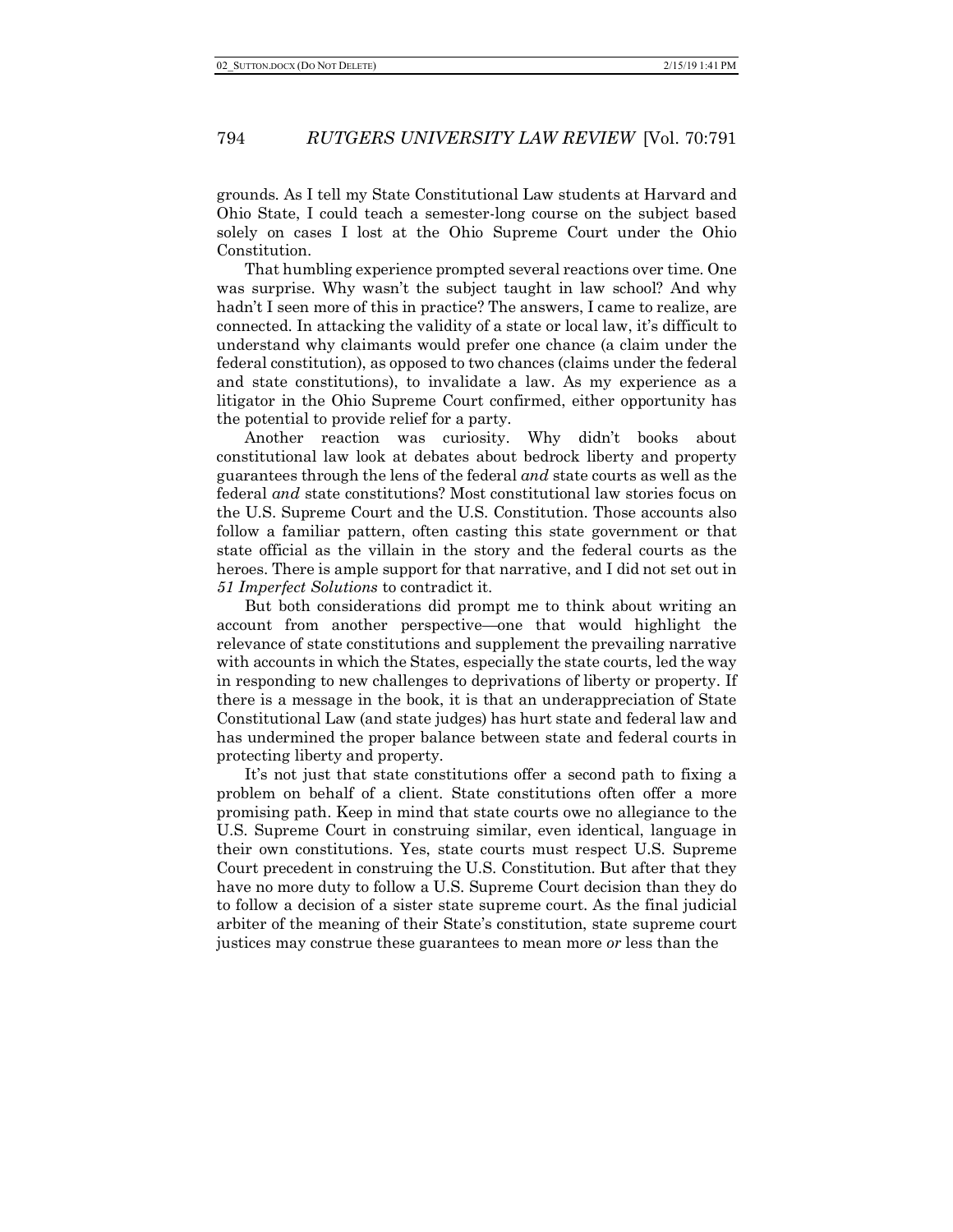counterpart guarantees in the U.S. Constitution. Nonetheless, state supreme courts often defer to rulings of the U.S. Supreme Court in construing similar or counterpart guarantees in their own constitutions. Some indeed commit to following U.S. Supreme Court decisions in lockstep into the future for entire swaths of the law. How strange. Who takes a voyage without knowing its destination?

State courts that independently construe the liberty and property rights in their own constitutions also create a range of potential benefits for their citizens, lawyers, and judges—and for the law in general. For one, the approach honors the original design of the federalist system and the original meaning of our individual rights. The federal framers, as I just pointed out, relied on our state constitutions in drafting the U.S. Constitution. That was a good model for writing the U.S. Constitution, and it has promise as a model for interpreting the U.S. Constitution. On top of that, the state and federal founders saw federalism and divided government as the first bulwark in rights protection and assumed that the States and state courts would play a significant role, even if not an exclusive role, in that effort. What's sometimes called the New Federalism is not that new.

Another benefit is that independent interpretation by each sovereign's high court of that State's constitution permits variation when variation is due. In a country of our size and diversity, a state supreme court often will have legitimate reasons for interpreting its constitutional guarantees differently from the guarantees in the U.S. Constitution and other state constitutions.

Many explanations for variation exist. Sometimes the state constitutions contain different words. Differences in terms often lead to differences in meaning, and aptly so. The history behind some state guarantees also might warrant a different interpretation. A free-exercise debate might come out differently in States like Maryland, Rhode Island, and Utah than in other States in view of the distinct historical experiences that prompted the freedom-of-religion guarantees in those States. Sometimes different interpretive methodologies will prompt different interpretations. If a U.S. Supreme Court decision turns on a living constitutionalist or pragmatic approach to interpretation, state supreme court justices who embrace originalism are free to adopt a different interpretation of the guarantee under their own constitution. The same is true in the other direction. Even state and federal judges who share the same interpretive methodology can disagree. The meaning of an "unreasonable search and seizure,"5 as applied to a technology with

<sup>5.</sup> *See* U.S. CONST. amend. IV.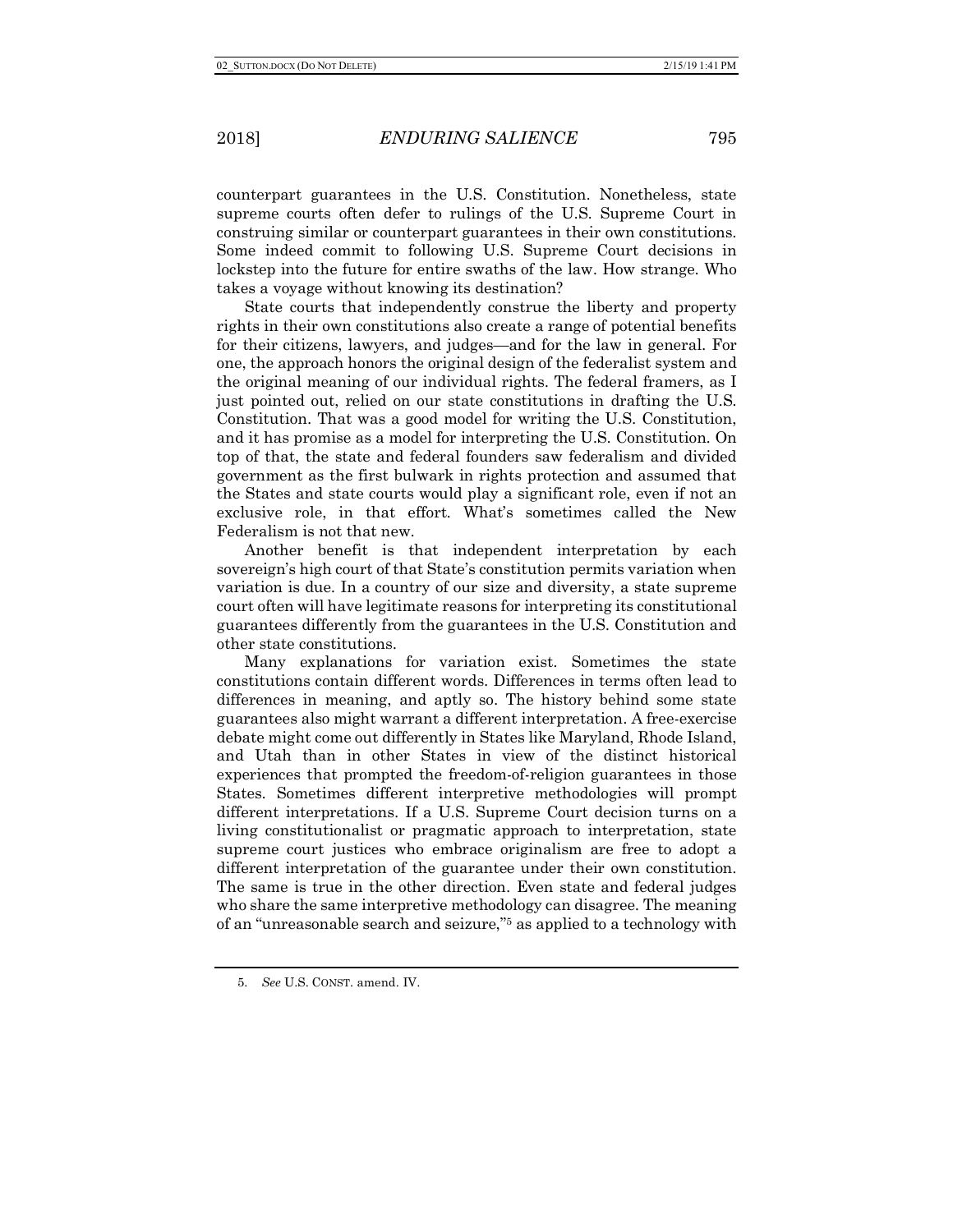no meaningful analogy to eighteenth-century searches, is bound to generate different interpretations. Just read decisions of the U.S. Supreme Court for proof. If the nine federal Justices can disagree reasonably about such issues, and if even those Justices sharing the same interpretive approach can disagree reasonably about them, why shouldn't we expect similar disagreement between the U.S. Supreme Court and the state supreme courts—or between and among the state supreme courts? And sometimes the terms of the guarantees are sufficiently general that disagreement is inevitable. Is there just one way to construe due process, equal protection, free speech, and so on in *all* of the settings in which those words generate disputes? If we must accept imperfect answers to vexing constitutional questions from time to time, why should we insist on one imperfect solution rather than fifty-one imperfect solutions?

Another virtue of taking State Constitutional Law seriously is that it benefits *federal* constitutional law. All methods of interpreting the federal constitution would benefit from rigorous and independent interpretations of state constitutions by state court judges. For the originalist, State Constitutional Law is indispensable. Just look at the U.S. Supreme Court's decision in *Heller* if you doubt the importance of the provenance of our bedrock guarantees.6

The pragmatist benefits from state law developments in a different way. Anyone interested in what works in practice, or concerned about what happens if the U.S. Supreme Court declines to enter the field, will be grateful for independent state court decisions. Just as we build common law doctrines from the ground up, whether in torts, property, or contracts, so we might consider doing the same with constitutional law. Allow a State or two to experiment in addressing a new problem, to be the first responder in this area or that one, after which other state courts (or state legislatures) can decide whether to follow that path or mark a new one. After the evidence is in, the pragmatic judge can decide whether to nationalize the issue, to allow more time, or to leave the issue to the States.

It would seem to be a caricature of living constitutionalism to say that it is solely inward looking, as solely about a judge's personal preferences. To justify an evolved meaning of a federal constitutional guarantee, the judge should be able to say that, if the interpretation does not have the support of the people of 1789 or 1868, it has the support of the people today. One salient place to look for that support is the States. State Constitutional Law decisions, like recent state legislative developments,

<sup>6.</sup> *See* District of Columbia v. Heller, 554 U.S. 570, 599–605 (2008).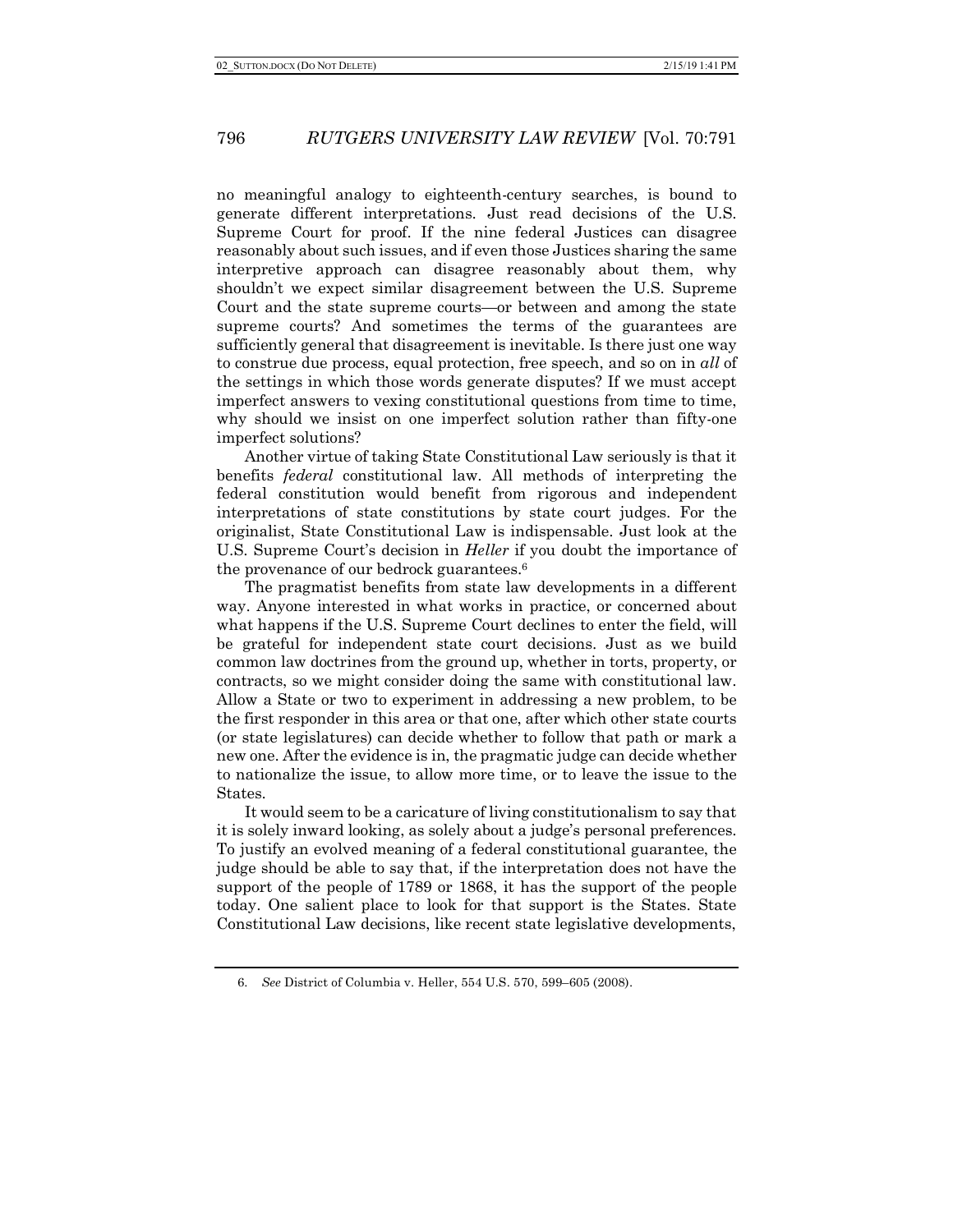potentially offer a rich source of evidence of shifting societal norms for those inclined to premise federal constitutional rulings on that ground.

Just as American citizens benefit from laboratories of policymaking experimentation by state legislatures, they can benefit from laboratories of *interpretation* by state courts. And that is true for everyone, whether they prefer originalist, pragmatic, living constitutionalist, or any other method (or sub-method!) of interpretation. When done at the state level, every method of interpretation offers lessons for like-minded members of the U.S. Supreme Court. The one thing we all should be able to agree about is that new approaches to an issue would profit from initial experimentation at the state level, whether it is a new approach to substantive due process or natural law or some other innovation.

Is there anything the law schools can do to improve matters? Yes, in a word. The vast majority of law schools do not teach State Constitutional Law. But they all offer a course on "Constitutional Law," which teaches just half of the story, focusing on federal constitutional law cases and largely (sometimes completely) ignoring related State Constitutional Law decisions. A law school should preserve this status quo for as long as it remains comfortable graduating lawyers half-equipped to represent clients faced with an overreaching state or local law.

A law school that wishes to correct this deficit has two options. One is to offer a class on "State Constitutional Law." To be clear, I do not mean a course based solely on one State's constitution. I have never taught the class that way. I instead would suggest a traditional survey course on the subject. Just as state law courses on property, torts, and contracts use representative examples of state court opinions from around the country, so too should a course on "State Constitutional Law." There are plenty of excellent state court opinions to work with. The other option is to teach "American Constitutional Law," a class that would cover the pertinent federal court cases and juxtapose them with pertinent state court cases. Any other approach is a little like offering a course on civil procedure and neglecting to tell the students that there are federal *and* state courts and federal *and* state court rules of civil procedure.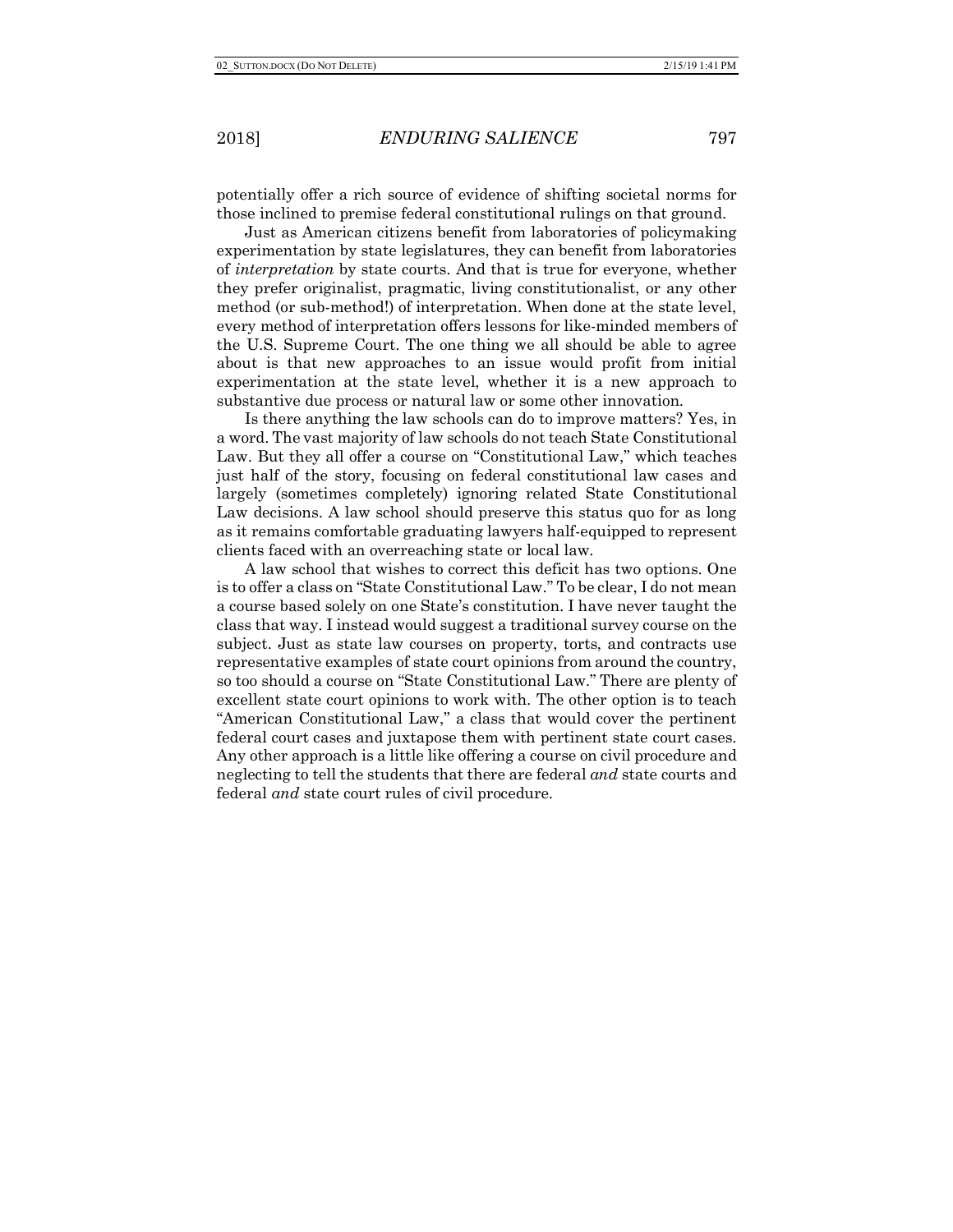In a panel discussion about State Constitutional Law, I recently had the good fortune of meeting Jay Ranney, a private practitioner in Wisconsin and a part-time legal historian. He passed along an observation from Leonard Levy that inspires him and helps to explain my interest in the state courts and State Constitutional Law:

[A] society reveals itself in its law and nowhere better than in the reports of the decisions of the state courts. The state reports are, however, the wasteland of American legal history. . . . [The work of state judges is] undeservedly unstudied. So long as that condition exists, there can be no history of American law, and without it, no adequate history of this nation's civilization.<sup>7</sup>

I am often asked whether the manner of selection and tenure of most state court judges—elections for defined terms—explains our lack of appreciation for state court judges and state constitutions. Maybe so. How can one trust majoritarian-elected judges, the thinking goes, to enforce counter-majoritarian guarantees? Rather than comment on the relative merits of the different judicial selection methods—debates that grow in intensity the more power a given court exercises—I might question our assumptions about the issue. Are the federal courts really that counter-majoritarian, and, when so, is it for better or worse? And what of the state courts? Are they really that majoritarian and, when so, is it for better or worse? One reason for examining the American Constitutional Law debates in the book—school funding, the exclusionary rule, involuntary sterilizations, and compelled flag salutes—is to identify some nuances and complexities about these assumptions. As I can attest from my experience as a state court advocate, the election of state court judges does not invariably stand in the way of counter-majoritarian claims. Sometimes, it seemed to me, the election of state court judges helped the proponents of change, those seeking to recognize a new constitutional right under the state constitution. At any rate, the point of telling these four stories is to examine the performances of the federal and state courts and the dialogue that developed between them in some instances and not in others.

I also frequently am asked if there are areas in which we might expect state constitutional innovation in the future. The answer turns on a local question, usually this question: Is a U.S. Supreme Court decision interpreting a federal guarantee consistent with the text, history, and

<sup>7.</sup> LEONARD W. LEVY, THE LAW OF THE COMMONWEALTH AND CHIEF JUSTICE SHAW 3–4 (1957).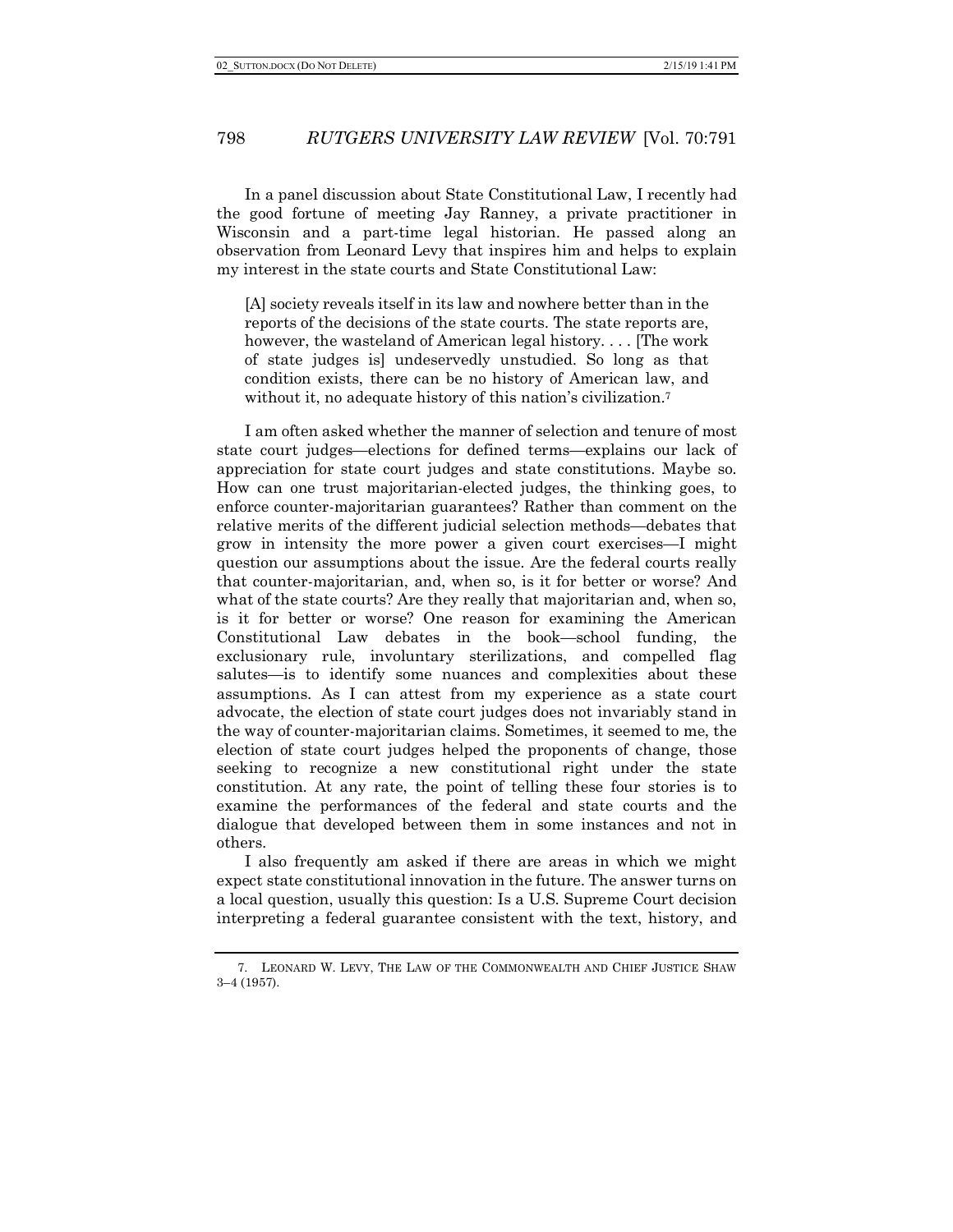precedent of that State's similar guarantee? If not, state courts are free to offer more or less protection in construing their own guarantee. In a healthy federalist system, one would anticipate differences of opinion on all manner of current rights disputes, whether structurally focused (e.g., delegation or deference to agencies), liberty focused (e.g., criminal law, equal protection, free speech, due process, or religion), or property focused (e.g., takings or impairment of contracts).

As a judge, I try to keep up with the most recent scholarship about constitutional interpretation. But I often run short on time, leaving me occasionally missing the distinction between one school of thought or another, or wondering how I would answer a difficult hypothetical raised by an advocate of a given approach. Even so, I continue reading these articles because they contain valuable insights. So long as these debates remain focused on winner-take-all-disputes at the U.S. Supreme Court, the stakes are very high—perhaps too high to generate a lasting consensus. But the many useful insights in these debates leave me puzzled why so few scholars engage the state courts on these issues and urge them to embrace a given methodology. It seems like a missed opportunity. Just as an engaged marketplace of ideas has been healthy for American democracy, so an engaged marketplace of interpretation might be healthy for American courts.

Let me finish my talk with a brief description of one chapter in the book, which covers the eugenics story.

Catch a conservative on a bad day, and you are bound to be asked: Who has done more harm? The well-intentioned or the out-and-out scoundrel? Anyone who thinks that is an easy debate to win never met the eugenics movement.

The movement grew out of the best of intentions. The idea was that society could use intentional breeding (and non-breeding) to improve the next generation and weed out the weak, the immoral, the disabled, and the criminal. The eugenicists' worldview was stark. If you doubt me, consider the words of one:

[N]early all the happiness and nearly all the misery of the world are due, not to environment, but to heredity; that the differences among men are, in the main, due to differences in the germ cells from which they are born; that social classes, therefore, which you seek to abolish by law, are ordained by nature; that it is, in the large statistical run of things, not the slums which make slum people, but slum people who make the slums . . . that if you want artists, poets, philosophers, skilled workmen and great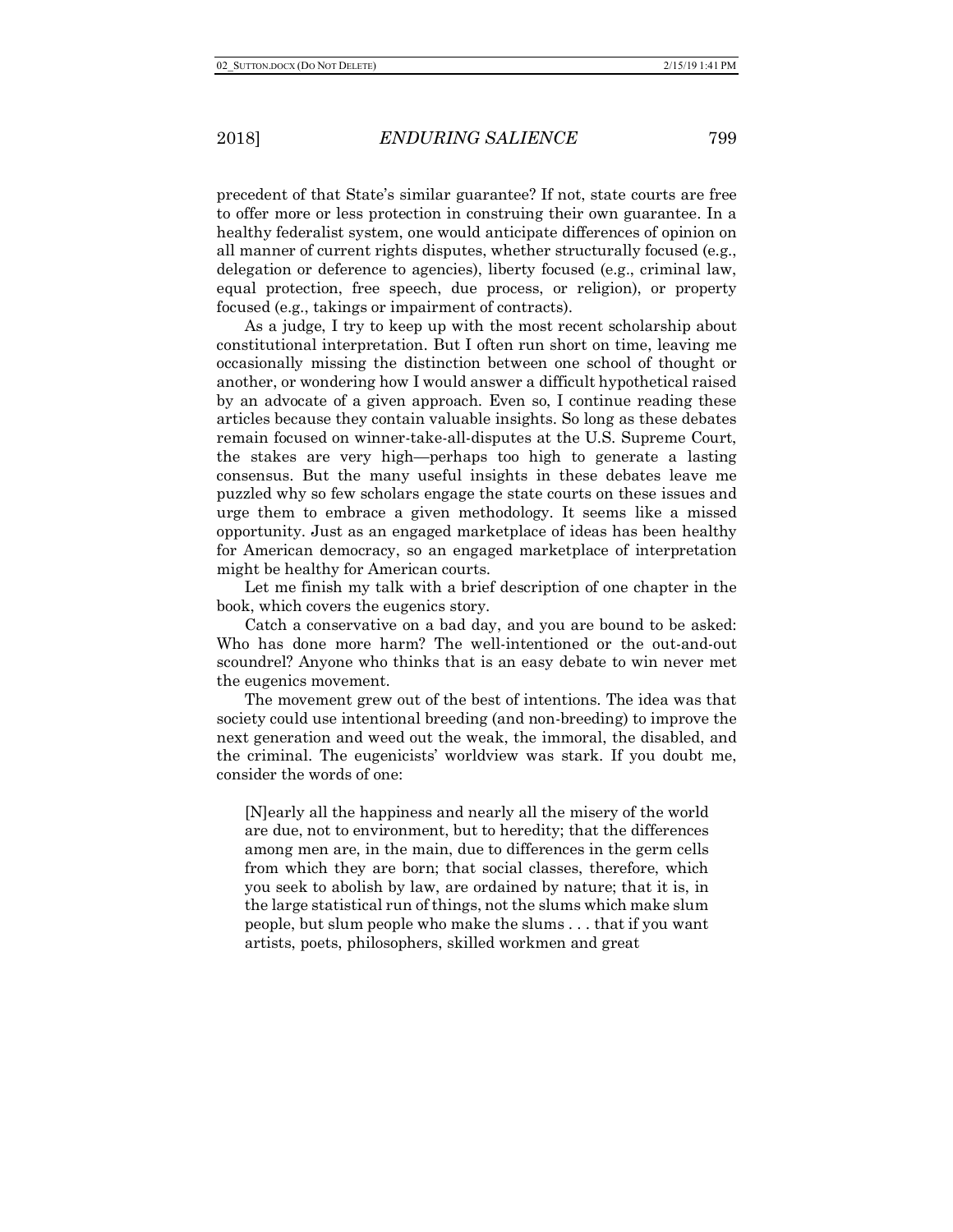statesmen you will also have to give nature a chance to breed them.8

Before asking what the eugenicists were thinking, it's well to remember who was doing the thinking: Teddy Roosevelt, John Rockefeller, the Harrimans, and other members of the American establishment circa the early 1900s.

There is a part of this story that you know and one you may not know. The part you likely remember is the federal side of the story: the United States Supreme Court's decision in *Buck v. Bell* and its rejection of Carrie Buck's Fourteenth Amendment claim that the State had no right to sterilize her involuntarily.9 That part of the story of course ends with an 8-1 decision, authored by Justice Holmes and joined by Chief Justice Taft and Justice Brandeis, permitting the sterilization. Only Justice Butler dissented. The Holmes opinion contains the infamous line: "Three generations of imbeciles are enough."10

Here is the part of the story you may not know. Between 1907 and 1922, fifteen States enacted sterilization laws—all States above the Mason-Dixon line. In response, eight claimants filed constitutional challenges to the laws under the state and federal constitutions, and six of the eight were filed in state courts. Seven of the challenges led to victories for the plaintiffs. The best state court decision from the era comes from the New Jersey Supreme Court, which prohibited the State from sterilizing Alice Smith.11 Anyone who hails from New Jersey, as I do, should be proud of the decision. It is well done and has aged well over time.

In abridged fashion, let me mention a few takeaways from the eugenics story. It is a story in which the state courts set a *positive example* in the development of American Constitutional Law. It's also a story that puts the lie to the notion that only life-tenured federal judges can be trusted to enforce counter-majoritarian liberty and property guarantees. Ask Alice Smith and Carrie Buck which set of judges—federal or state—they would trust to protect their rights.

One other takeaway from the eugenics story is the contrast between the state courts' impressive track record before the U.S. Supreme Court decided *Buck v. Bell* in 1927 and their relative disappearance after the decision. Yes, after 1927, the state courts were bound by the U.S. Supreme Court's interpretation of the Fourteenth Amendment. But they

<sup>8.</sup> ALBERT EDWARD WIGGAM, THE NEW DECALOGUE OF SCIENCE 42–43 (1922).

<sup>9.</sup> Buck v. Bell, 274 U.S. 200, 205 (1927).

<sup>10.</sup> *Id.* at 207.

<sup>11.</sup> Smith v. Bd. of Exam'rs of Feeble-Minded, 88 A. 963 (N.J. 1913).